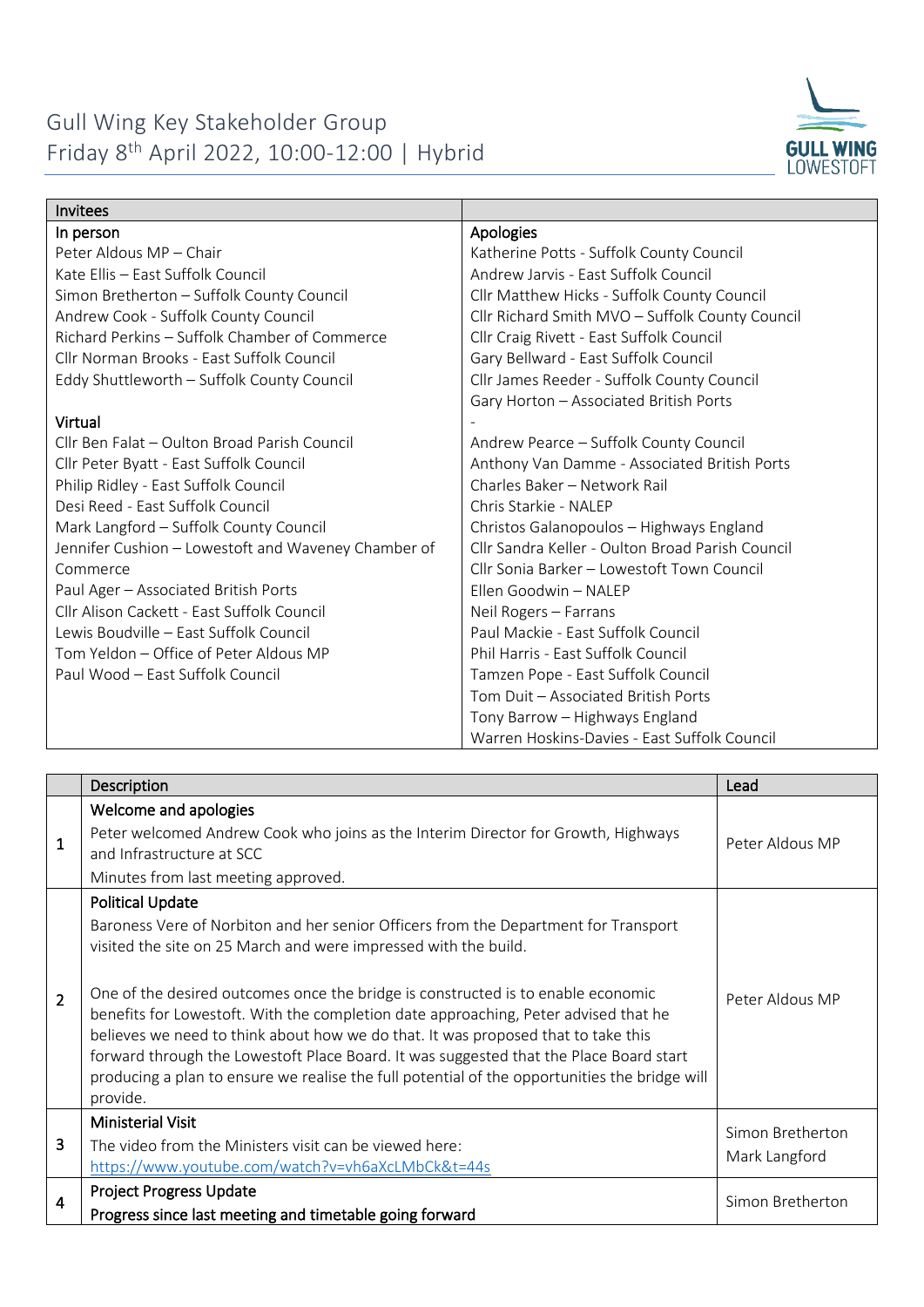## February Achievements

- Pier 3 Stem Wall Concreted
- Rotary Bored Piling in the Lake commenced successfully
- NAV1 (North approach viaduct) steel span arrived in Lowestoft and unloaded successfully – over the next few months the concrete platform and parapets will be built on top of the new steel and will then be moved into position. A video of the arrival can be viewed here: <https://youtu.be/ngW9VaxrzUs>
- Colin Law Way/Riverside Road Over the course of 2 weeks, following the Early May Bank Holiday, works will take place to complete and open Colin Law Way to traffic.
- Virgin Media cable diversion completed.

## March Achievements

- UKPN key shutdown date was met on 20th March 2022 to switch over the supply.
- Concrete poured for Pier 2 Stem and steel framework placed for the walls and columns for control tower basement.
- Concrete poured for Pier 7 & North Abutment pile caps
- Hydraulic and Electrical Basis of Design accepted, reviewed by Arup
- Soil Stabilisation commenced on North Landing area
- Southern Road network (Colin Law Way/Riverside Road/Nexen access) has seen kerbing and drainage works taking place.
- Street Lighting Excavation has taken place on Waveney Drive
- Lings Retaining Wall and Street Lighting Draw Pits installed

It was noted at the ministerial visit that approximately 40% of the build is now complete – whilst on the ground the bridge is now starting to emerge, a significant amount of the build has been undertaken underground.

The group was shown a video of the fabrication of the steelwork, reiterating the work that is also taking place off site.

## Upcoming Works

- Marine Rotary Bored Piling to Pier 4 Continues
- Marine Rotary Bored Piling to Pier 5
- **Bridge Pier Construction** 
	- o North Abutment Walls
	- o Pier 7 Wall
	- o Pier 6 Pile Cap
- Completion of Drainage & Services for Southern Access Roads
- Completion of final Utility diversions
- Completion of Lings new access from Waveney Drive.
- Surfacing/Opening Colin Law Way the completion of this will mean that the current site access and business park access can be transferred to the new access and works to the roundabout can commence.
- Start Deep Soil Mixing / LTP Northern Approach Embankment
- NAV1 Preparation and Deck Construction

## Local impacts

- Traffic Management on Waveney Drive still in place and generally working well
	- o Road access changes to Riverside House, Lings and Nexen are being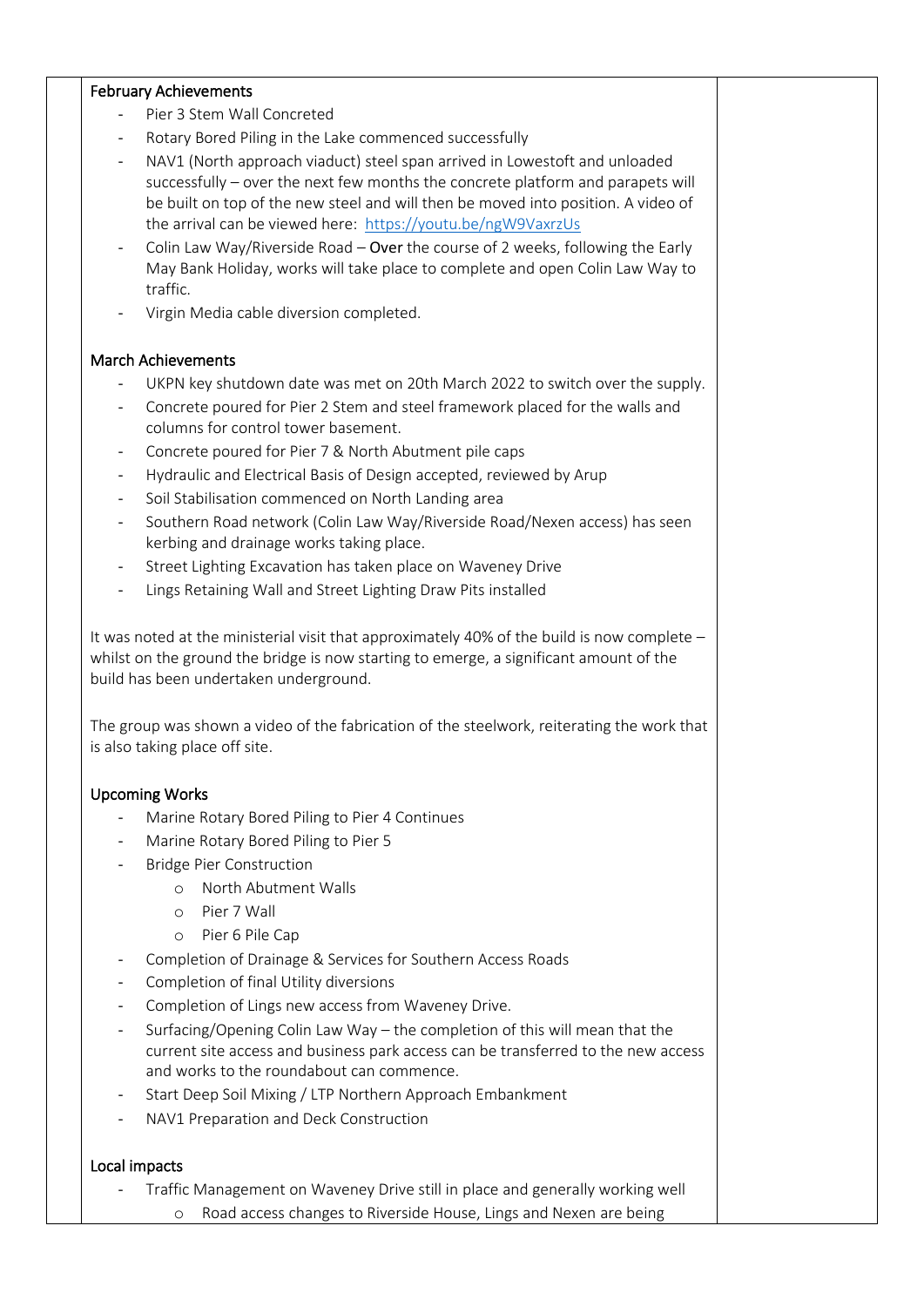|   | finalised ahead of 'switching' to Colin Law Way - access will be via                     |                  |
|---|------------------------------------------------------------------------------------------|------------------|
|   | Waveney Drive/Victoria Road. We have provided local                                      |                  |
|   | residents/businesses via a letter drop forewarning of the changes and will               |                  |
|   | engage further with them closer to the date. For the wider community,                    |                  |
|   | we will utilise local press and social media, as well as traffic information             |                  |
|   | boards.                                                                                  |                  |
|   | Colin Law Way most noise and vibration activities now completed ahead<br>$\circ$         |                  |
|   | of tarmac.                                                                               |                  |
|   | Correspondence with Waveney Drive residents to provide full<br>$\circ$                   |                  |
|   | communications planned ahead of Colin Law Way opening                                    |                  |
|   | Marine Piling Rotary Bored Piling working hours approved for 12 out of every 14          |                  |
|   | days: no complaints received to date.                                                    |                  |
|   |                                                                                          |                  |
|   | It was suggested that the stakeholders share any social media posts to help increase     |                  |
|   | community reach with regards to upcoming road works/disruptions.                         |                  |
|   | Social Value & Communications                                                            |                  |
|   | Employment - positions filled                                                            |                  |
|   | 5 (5) Job Opportunities for LTU & NEETS                                                  |                  |
|   | 3 (3) Apprenticeship positions filled on the project (331 Person weeks)                  |                  |
|   | 7 (7) Graduate positions filled on the project (498 Person weeks)                        |                  |
|   | 14 Local Subcontractors on the project**                                                 |                  |
|   | 46 Local Suppliers on the project**                                                      |                  |
|   | *those in brackets indicate within 10 miles of Gull Wing                                 |                  |
|   | **information regarding location currently being gathered                                |                  |
|   |                                                                                          |                  |
|   | Local spend*                                                                             |                  |
|   | Total Supply Value for Local Suppliers: £10,508,416                                      |                  |
|   | Total Supply Value for Local Sub Contractors: £3,681,074                                 |                  |
|   | *within a 70 mile radius of the build                                                    |                  |
|   |                                                                                          |                  |
|   | Peter asked if Farrans could attend the June meeting.                                    |                  |
| 5 | Jennifer asked if we could have the breakdown of employment before the June meeting.     | Simon Bretherton |
|   |                                                                                          |                  |
|   | <b>Educational Outreach to date</b>                                                      |                  |
|   | 7 Career Talks / Open Events attended                                                    |                  |
|   | 3 Site Visits held for local students - site visits cannot be undertaken for those under |                  |
|   | the age of 16                                                                            |                  |
|   | 12 Laptops donated to local Secondary Schools                                            |                  |
|   | 11 Primary & Secondary School Sessions delivered<br>$\overline{\phantom{a}}$             |                  |
|   | 61 Staff Hours dedicated to local School and College visits                              |                  |
|   | 852 Approximate no. of local students reached through educational outreach events        |                  |
|   |                                                                                          |                  |
|   | Many of the talks have been undertaken by the apprenticeships and graduates, who have    |                  |
|   | recently gone through the experience.                                                    |                  |
|   | Community Outreach to date                                                               |                  |
|   | 2 Community Volunteering Events held                                                     |                  |
|   | Kirkley Pantry: Interior and exterior painting, vegetation clearance,<br>$\circ$         |                  |
|   | installation of a new path and new gate.                                                 |                  |
|   |                                                                                          |                  |